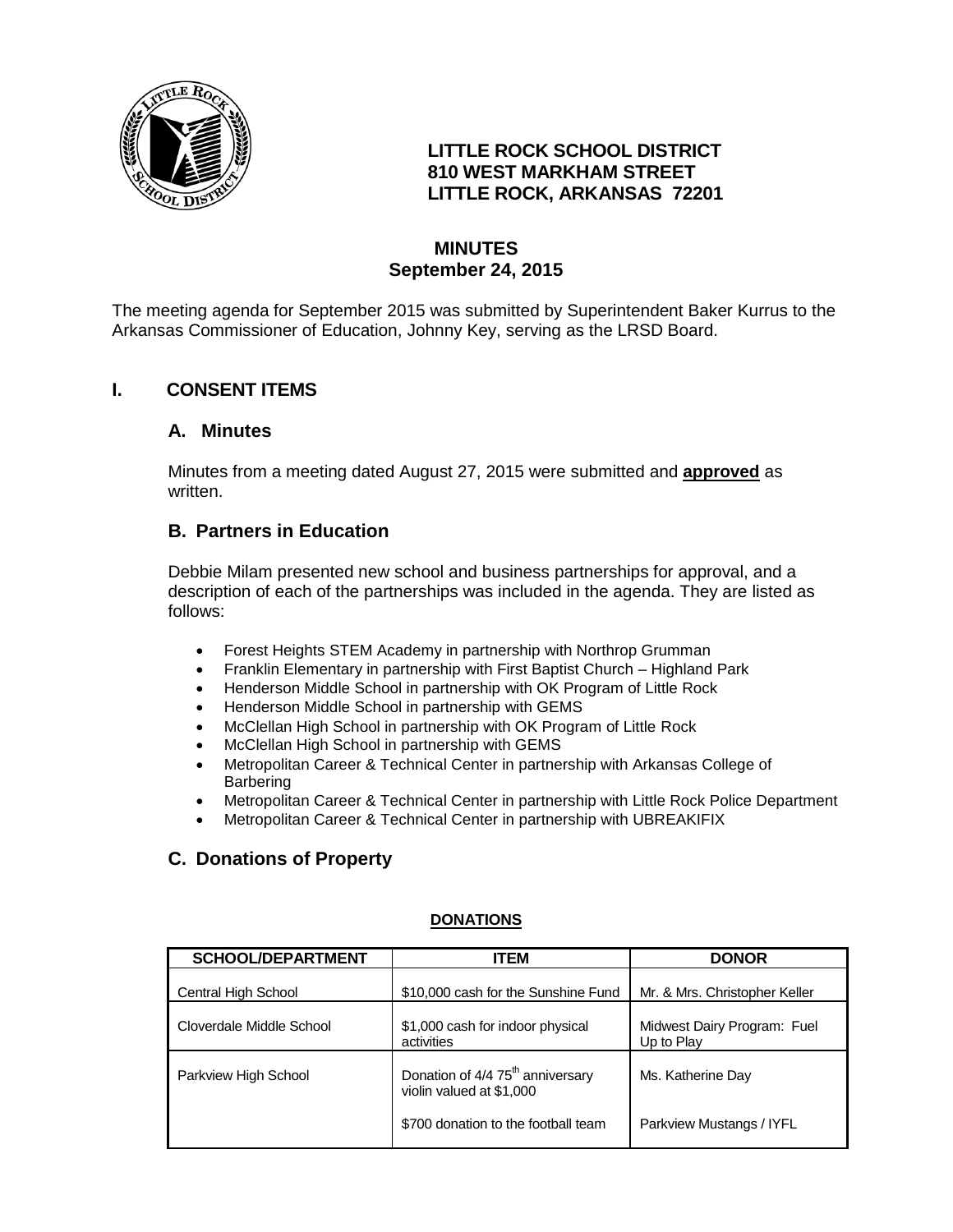| <b>SCHOOL/DEPARTMENT</b>        | <b>ITEM</b>                                                                                                                                                                 | <b>DONOR</b>                                    |
|---------------------------------|-----------------------------------------------------------------------------------------------------------------------------------------------------------------------------|-------------------------------------------------|
|                                 | \$50 donation to the football team                                                                                                                                          | Oscar & Doris Washington<br><b>Family Trust</b> |
| Parkview High School            | \$500 donation to the cheerleaders                                                                                                                                          | Crain Automotive Holdings, LLC                  |
|                                 | \$1,200 donation to the football team                                                                                                                                       | <b>Fetterman Associates</b>                     |
| Pulaski Heights Middle School   | Donation of services:<br>Physicals for 7 football players,<br>estimated value \$210<br>Donation of services:<br>Physicals for 32 football players,<br>estimated value \$960 | Dr. Josh O'Neill<br>Dr. Wayne Herbert           |
| Woodruff Early Childhood Center | Donation of back to school supplies,<br>valued at \$500                                                                                                                     | <b>Community Network</b>                        |
|                                 | Donation of back to school supplies,<br>valued at \$500                                                                                                                     | Colliers International                          |

# **II. BOARD POLICY & REGULATIONS REVIEW**

# **A. Policy JCA – Revision / School Choice**

Policy JCA, School Choice, was updated to reflect the new open enrollment dates of October through December. The revision was **approved** as recommended.

### **III. HUMAN RESOURCES**

### **A. Personnel Changes**

Routine personnel changes were included in the agenda, and were **approved** as submitted.

# **IV. FINANCE & SUPPORT SERVICES**

### **A. Refunding of Outstanding Bond Issues**

The administration recommended approval of Resolution authorizing Stephens, Inc., to file applications with the State Board of Education to refund bond issues dated September 1, 2008, July 1, 2009, March 1, 2010, and November 1, 2010. The resolutions authorize Stephens, Inc. to submit a competitive bid in connection with the sale of the bonds. It is expected the result will be a debt service savings.

The recommendation was **approved** and Resolutions were signed and submitted.